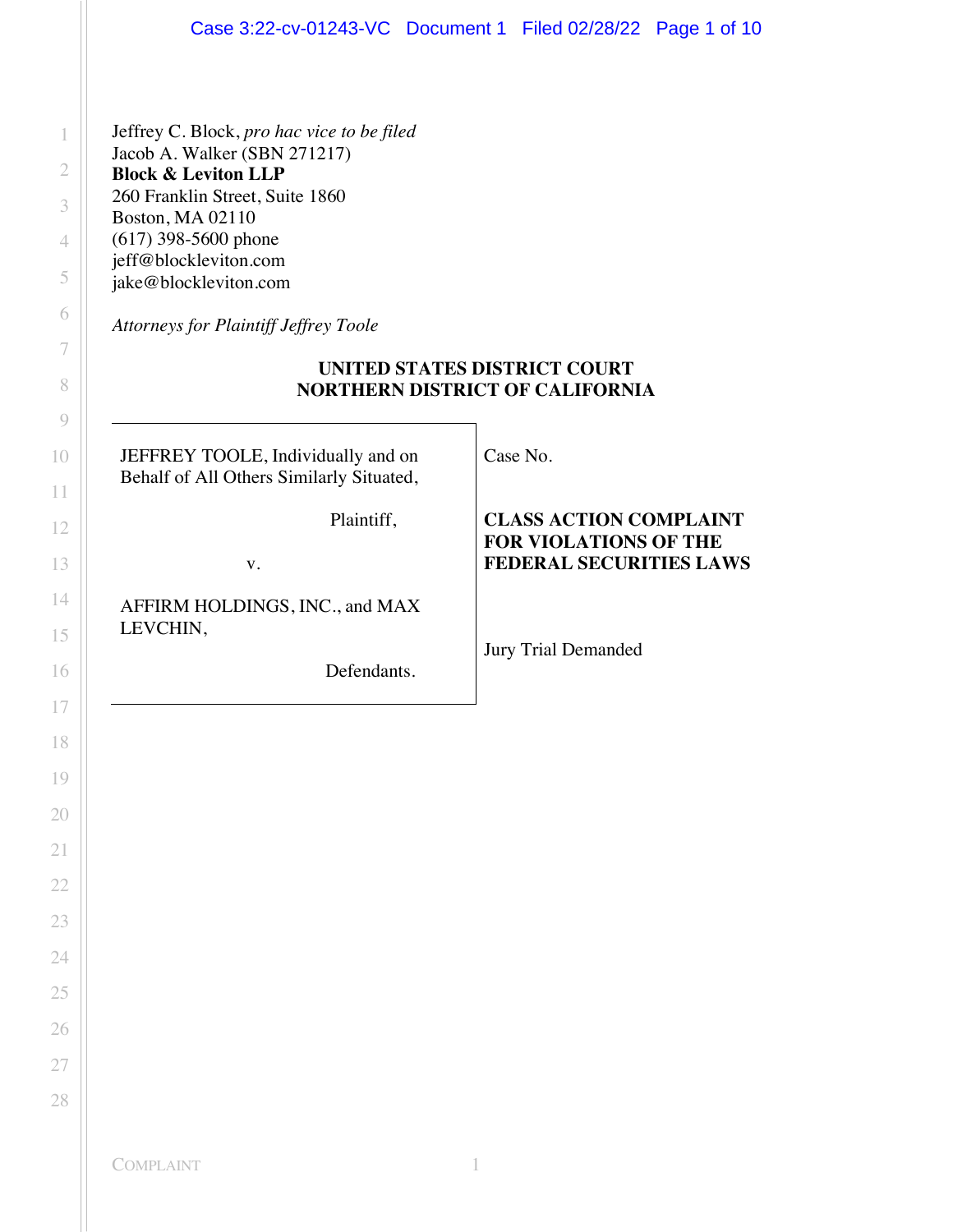Plaintiff Jeffrey Toole ("Plaintiff"), by and through his attorneys, alleges upon personal knowledge as to his own acts, and upon information and belief as to all other matters, based on the investigation conducted by and through his attorneys, which included among other things, a review of documents filed by Defendants (as defined below) with the United States Securities and Exchange Commission ("SEC"), news reports, press releases issued by Defendants, and other publicly available documents:

### **NATURE AND SUMMARY OF THE ACTION**

1. This is a securities class action on behalf of all investors who purchased or otherwise acquired Affirm Holdings, Inc. ("Affirm" or the "Company") securities on February 10, 2022 after the Company sent a Tweet concerning its Second Quarter 2022 financial results at approximately 1:15 p.m. EST (the "Class Period"). This action is brought on behalf of the Class for violations of Sections 10(b) and 20(a) of the Securities Exchange Act of 1934 ("Exchange Act"), 15 U.S.C. §§ 78j(b) and 78t(a) and Rule 10b-5 promulgated thereunder by the SEC, 17 C.F.R. § 240.10b-5.

2. Affirm purports to be a "next generation platform for digital and mobile-first commerce." Through its platform, the Company offers "buy now, pay later" or "BNPL" services to consumers. Affirm represents itself "a more flexible and transparent alternative to credit cards."

3. At approximately 1:15 p.m. on February 10, 2022, Affirm issued a Tweet from its official account in which the Company disclosed certain metrics from its second quarter 2022 financial results. The Tweet, which was published prior to the Company's planned release of its financial results, portrayed a highly successful quarter, which included an increase in revenue of 77%. This caused Affirm's share price to spike nearly 10% in intra-day trading.

4. The Tweet was materially misleading, in that it omitted to disclose the full details of Affirm's second quarter financial results.

5. Indeed, the Company deleted the Tweet and released its full second quarter financial results ahead of schedule. The full financial results were lackluster – with the Company posting a loss of \$0.57 per share, compared with analyst expectations of \$0.37 per share.

1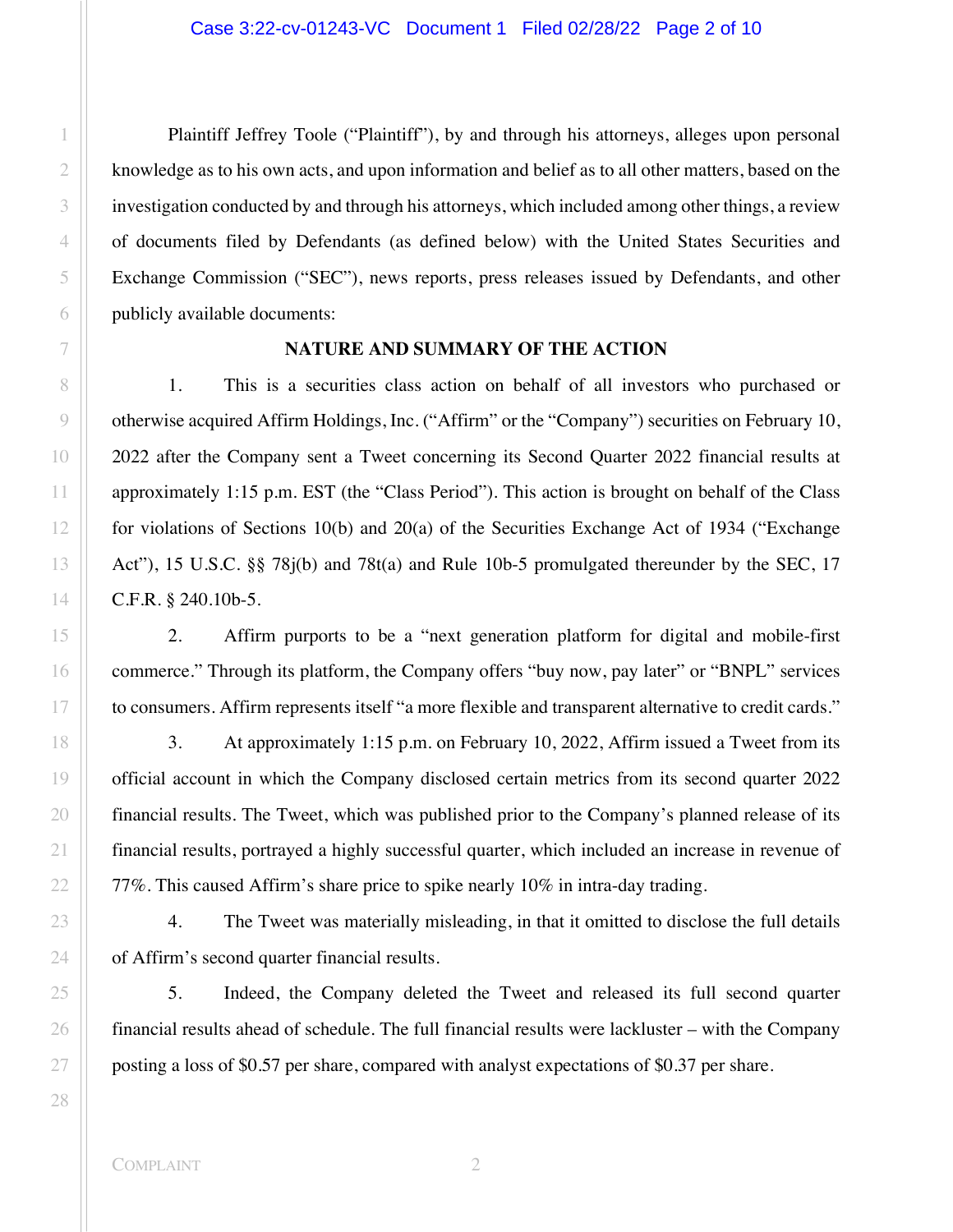Case 3:22-cv-01243-VC Document 1 Filed 02/28/22 Page 3 of 10

6. On this news, Affirm's share price plummeted from an intra-day high of \$83.57 per share on February 10, 2022, to close at \$58.68 per share, or approximately 32%.

## **JURISDICTION AND VENUE**

7. The federal law claims asserted herein arise under §§ 10(b) and 20(a) of the Exchange Act, 15 U.S.C. §§ 78j(b) and 78t(a), and Rule 10b-5 promulgated thereunder by the SEC, 17 C.F.R. § 240.10b-5.

8. This Court has subject matter jurisdiction over this action pursuant to 28 U.S.C. § 1331 and § 27 of the Exchange Act, 15 U.S.C. § 78aa.

9. This Court has jurisdiction over each Defendant named herein because each Defendant is an individual or corporation with sufficient minimum contacts with this District to render the exercise of jurisdiction by the District Court permissible under traditional notions of fair play and justice.

10. Venue is proper in this District under § 27 of the Exchange Act, 15 U.S.C. § 78aa and 28 U.S.C. § 1391(b). Affirm is headquartered in this District, Defendants conduct business in this District, and many of Defendants' actions took place within this District.

11. In connection with the acts, omissions, conduct, and other wrongs alleged herein, Defendants, directly or indirectly, used the means and instrumentalities of interstate commerce, including, but not limited to, the United States mail, interstate telephone communications, and the facilities of a national securities exchange.

## **PARTIES**

12. Plaintiff acquired and held shares of Affirm at artificially inflated prices during the Class Period, and has been damaged by the revelation of the Company's material misrepresentations and omissions.

13. Defendant Affirm is a Delaware corporation with principal executive offices located at 650 California Street, San Francisco, California 94108. Affirm's securities trade on the NASDAQ stock exchange under the ticker symbol "AFRM."

14. Defendant Max Levchin ("Levchin" or the "Individual Defendant") has served as Affirm's Chief Executive Officer and Chairman of the Board of Directors at all relevant times.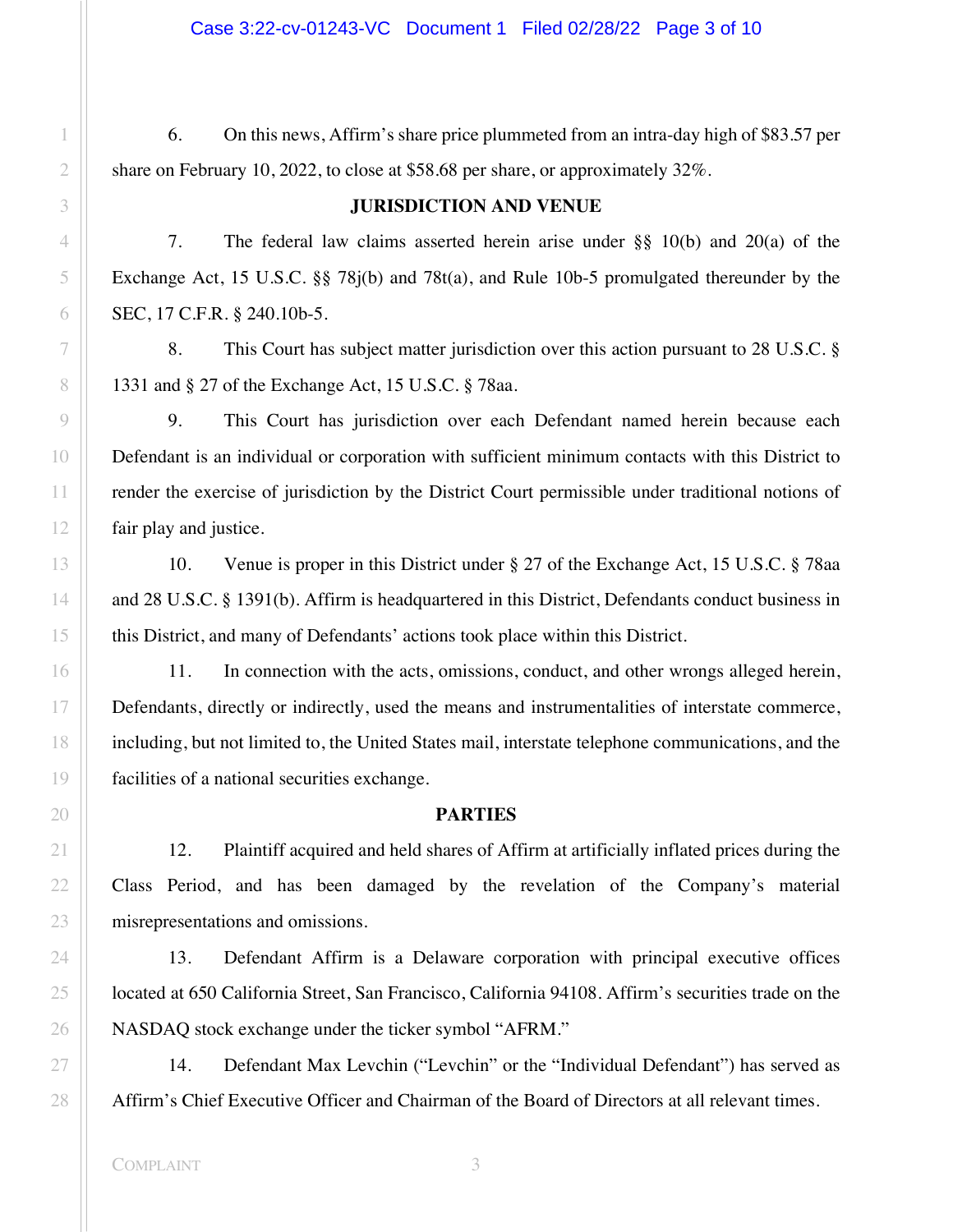15. The Individual Defendant, because of his position at the Company, possessed the power and authority to control the content and form of the Company's annual reports, quarterly reports, press releases, investor presentations, and other materials provided to the SEC, securities analysts, money, and portfolio managers and investors, *i.e.*, the market. The Individual Defendant authorized the publication of the documents, presentations, and materials alleged herein to be misleading prior to its issuance and had the ability and opportunity to prevent the issuance of these false statements or to cause them to be corrected. Because of his position within the Company and access to material non-public information available to him but not to the public, the Individual Defendant knew that the adverse facts specified herein had not been disclosed to and were being concealed from the public and that the positive representations being made were false and misleading. The Individual Defendant is liable for the false statements pleaded herein.

#### **SUBSTANTIVE ALLEGATIONS**

16. Affirm purports to be a "next generation platform for digital and mobile-first commerce." Through its platform, the Company offers "buy now, pay later" or "BNPL" services to consumers. Affirm represents itself "a more flexible and transparent alternative to credit cards."

17. Affirm planned to announced its financial results for the second quarter of fiscal 2022 after the markets closed on February 10, 2022. That day, at approximately 1:15 p.m., however, Affirm's official Twitter account issued a Tweet containing some of the Company's second quarter 2022 financial results. The Tweet stated, "Another great quarter in the books [] as we accelerated our growth. Leveraging our superior technology  $\&$  putting people first = increasing total # of transactions by 218%, active consumers by 150%, GMV by 115%, & revenue by 77%! Tune in today at 2pm PT . . ."

18. The Tweet, which made it appear that Affirm had a highly successful quarter, caused Affirm's share price to jump roughly 10% in intra-day trading.

19. Affirm deleted the Tweet, and released its full second quarter 2022 financial results ahead of schedule. The full financial results were far less impressive than investors were led to believe from the Tweet. For example, Affirm posted a quarterly loss of \$0.57 per share – far worse than analyst expectations of \$0.37 per share.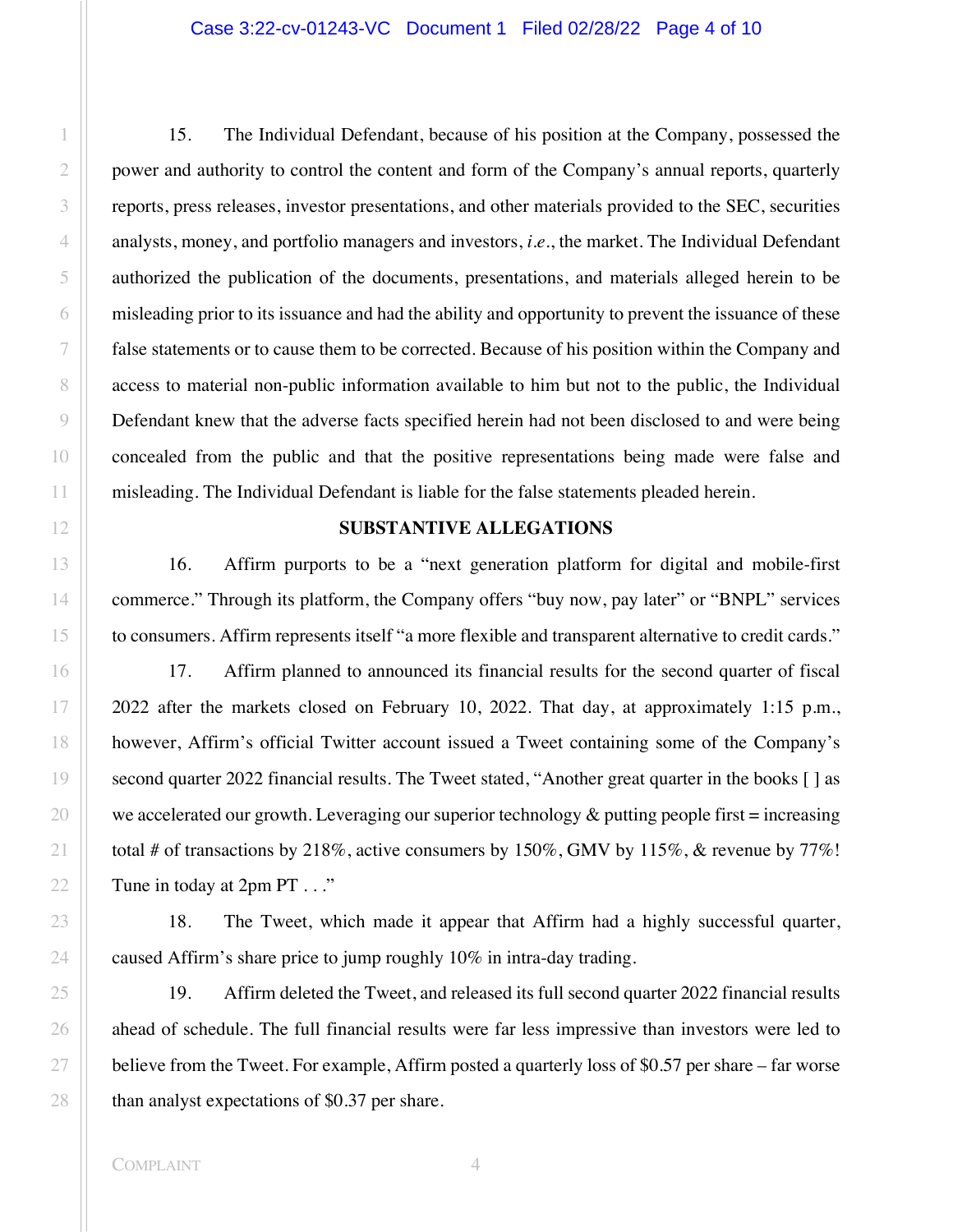20. Affirm's Tweet was materially false and misleading because it contained only selected metrics from the Company's second quarter 2022 financial results, which caused investors to believe that the Company had performed better than it actually did. The Tweet omitted material details, including that Affirm's quarterly loss was \$0.57 per share, which was necessary in order to make the statement made not misleading.

21. It was severely reckless for the Company and the Individual Defendant to allow the misleading Tweet to be sent during the market day.

22. On news of the deleted-tweet and subsequent release of the full earnings, Affirm's share price plummeted \$24.89 per share from an intra-day high of \$83.57 per share to close at \$58.68 per share on February 10, 2022, or approximately 32%.

23. Affirm filed its full second quarter financial results for fiscal 2022 on Form 10-Q with the SEC on February 14, 2022. The Form 10-Q was signed by Defendant Levchin.

## **CLASS ACTION ALLEGATIONS**

24. Plaintiff brings this action as a class action pursuant to Rule 23 of the Federal Rules of Civil Procedure on behalf of a class of all persons and entities who purchased or otherwise acquired Affirm securities on February 10, 2022 after the Company's Tweet concerning its second quarter 2022 financial results at approximately 1:15 p.m. Excluded from the Class are Defendants, directors, and officer of the Company, as well as their families and affiliates.

25. The members of the Class are so numerous that joinder of all members is impracticable. The disposition of their claims in a class action will provide substantial benefits to the parties and the Court. Throughout the Class Period, Affirm's shares actively traded on the NASDAQ stock exchange. Although the exact number of Class members is unknown to Plaintiff at this time and can only be ascertained through appropriate discovery, Plaintiff believes that there are at least hundreds or thousands of members in the proposed Class. Millions of Affirm's shares were publicly traded during the Class Period on the NASDAQ stock exchange. Record owners and other members of the Class may be identified from records maintained by Reata or its transfer agent and may be notified of the pendency of this action by mail, using the form of notice similar to that customarily used in securities class actions.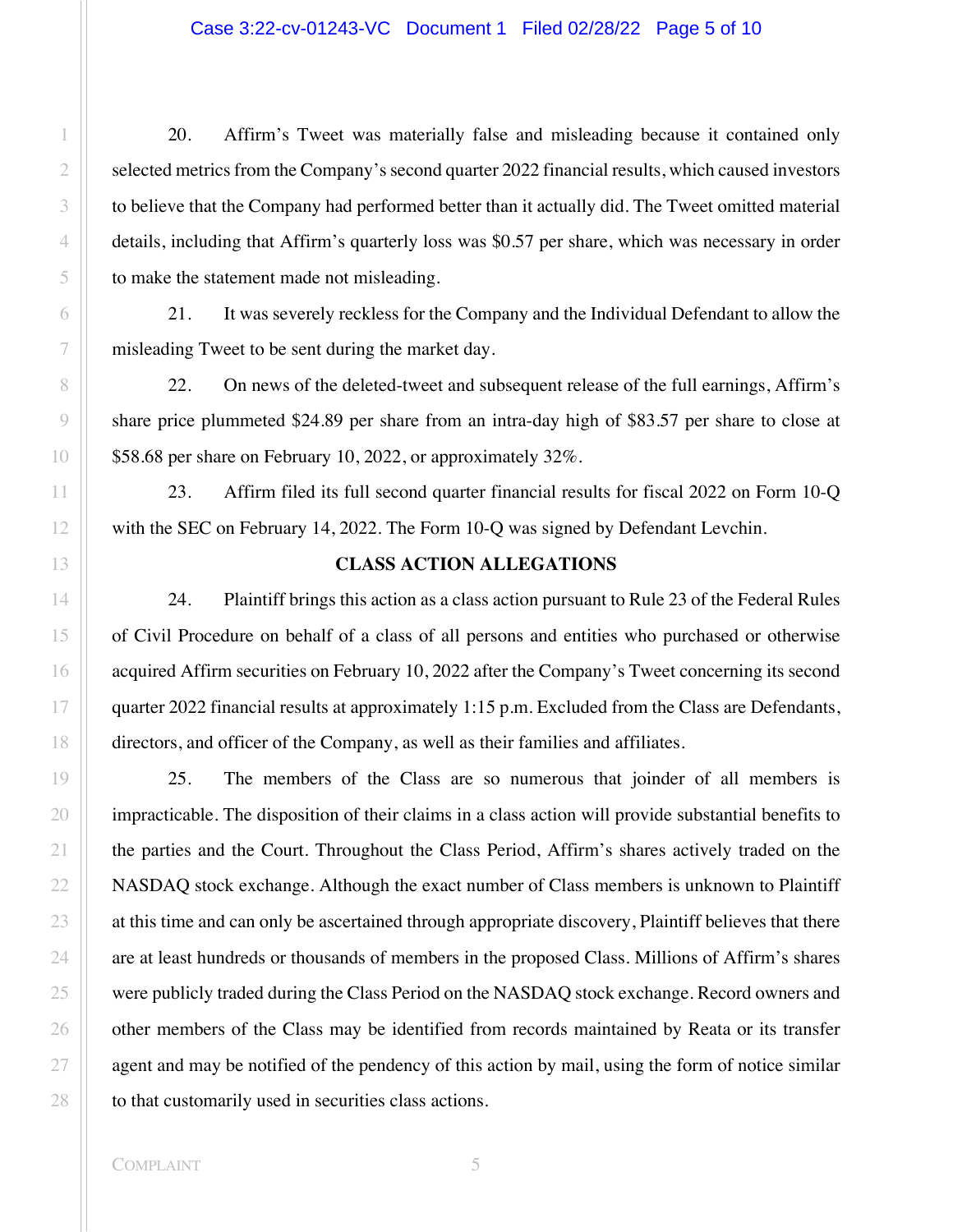26. There is a well-defined community of interest in the questions of law and fact involved in this case. Questions of law and fact common to the members of the Class which predominate over questions which may affect individual Class members include:

- a. whether Defendants violated the Exchange Act;
- b. whether Defendants omitted and/or misrepresented material facts;
- c. whether Defendants' statements omitted material facts necessary to make the statements made, in light of the circumstances under which they were made, not misleading
- d. whether Defendants knew or recklessly disregarded that their statements were false and misleading
- e. whether the price of the Company's securities was artificially inflated; and
- f. the extent of damage sustained by Class members and the appropriate measure of damages.

27. Plaintiff's claims are typical of those of other members of the Class because Plaintiff and the Class sustained damages from Defendants' wrongful conduct alleged herein.

28. Plaintiff will adequately protect the interests of the Class and has retained counsel who are experienced in class action securities litigation. Plaintiff has no interests that conflict with those of the Class.

29. A class action is superior to other available methods for the fair and efficient adjudication of this controversy.

## **FRAUD ON THE MARKET**

30. Plaintiff will rely upon the presumption of reliance established by the fraud-on-themarket doctrine that, among other things:

- a. Defendants made public misrepresentations or failed to disclose material facts during the Class Period;
- b. The omissions and misrepresentations were material;
- c. The Company's securities traded in efficient markets;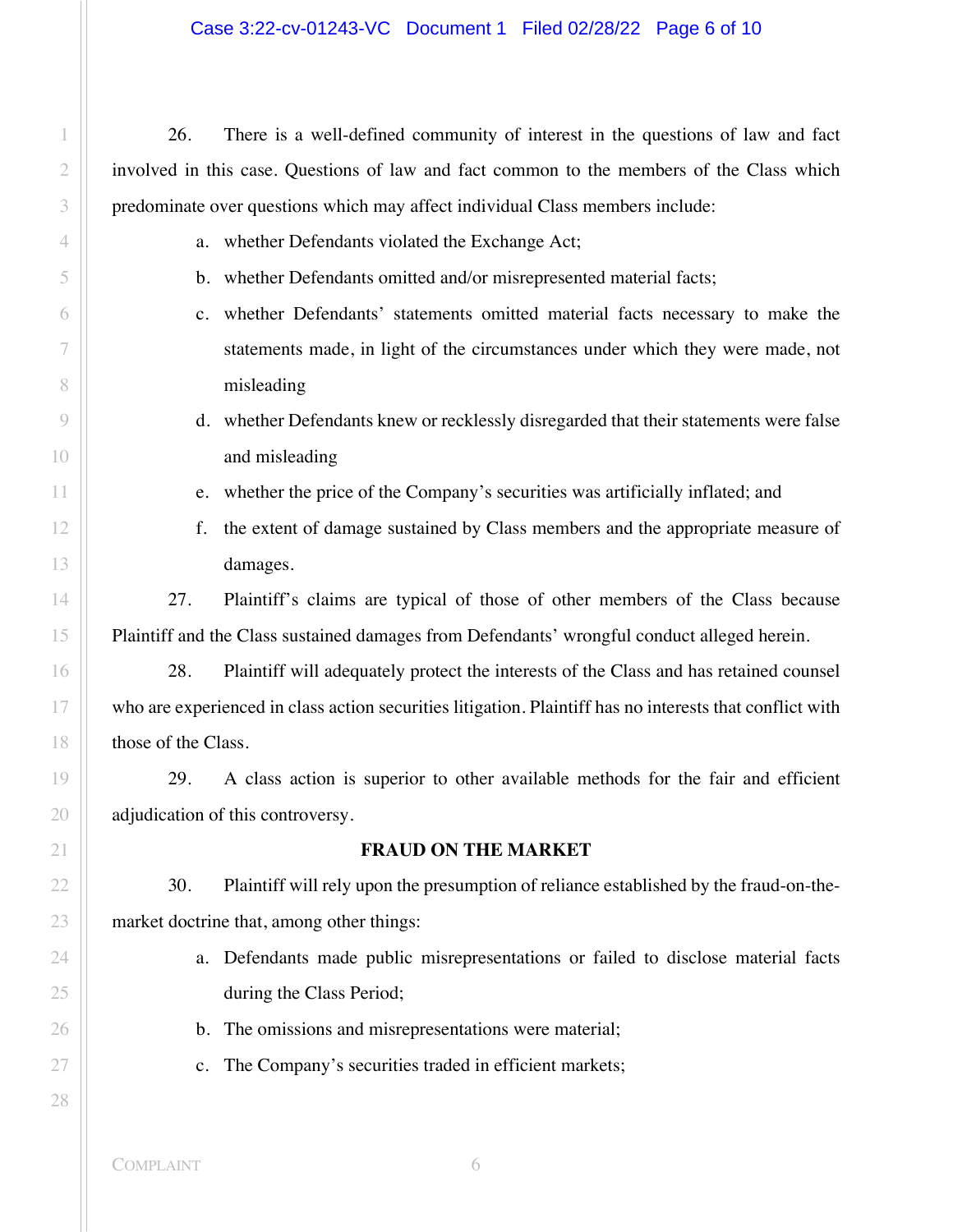- d. The misrepresentations alleged herein would tend to induce a reasonable investor to misjudge the value of the Company's securities; and
- e. Plaintiff and other members of the class purchased the Company's securities between the time Defendants misrepresented or failed to disclose material facts and the time that the true facts were disclosed, without knowledge of the misrepresented or omitted facts.

31. At all relevant times, the markets for the Company's securities were efficient for the following reasons, among others: (i) the Company filed periodic public reports with the SEC; and (ii) the Company regularly communicated with public investors via established market communication mechanisms, including through regular disseminations of press releases on the major news wire services and through other wide-ranging public disclosures such as communications with the financial press, securities analysts, and other similar reporting services. Plaintiff and the Class relied on the price of the Company's securities, which reflected all information in the market, including the market, including the misstatements by Defendants.

## **NO SAFE HARBOR**

32. The statutory safe harbor provided for forward-looking statements under certain conditions does not apply to any of the allegedly false statements pleaded in this complaint. The specific statements pleaded herein were not identified as forward-looking statements when made.

33. To the extent there were any forward-looking statements, there were no meaningful cautionary statements identifying important factors that could cause actual results to differ materially from those in the purportedly forward-looking statements.

### **LOSS CAUSATION**

34. After the Tweet was published, Affirm stock spiked by approximately 10%.

35. Affirm's stock price then declined 32% from its intra-day high on February 10, 2022, after the Company deleted its misleading Tweet and published its full second quarter 2022 financial results.

36. This revelation contradicted statements made by Defendants during the Class Period and were a causal element of the concurrent decline in the Company's share price.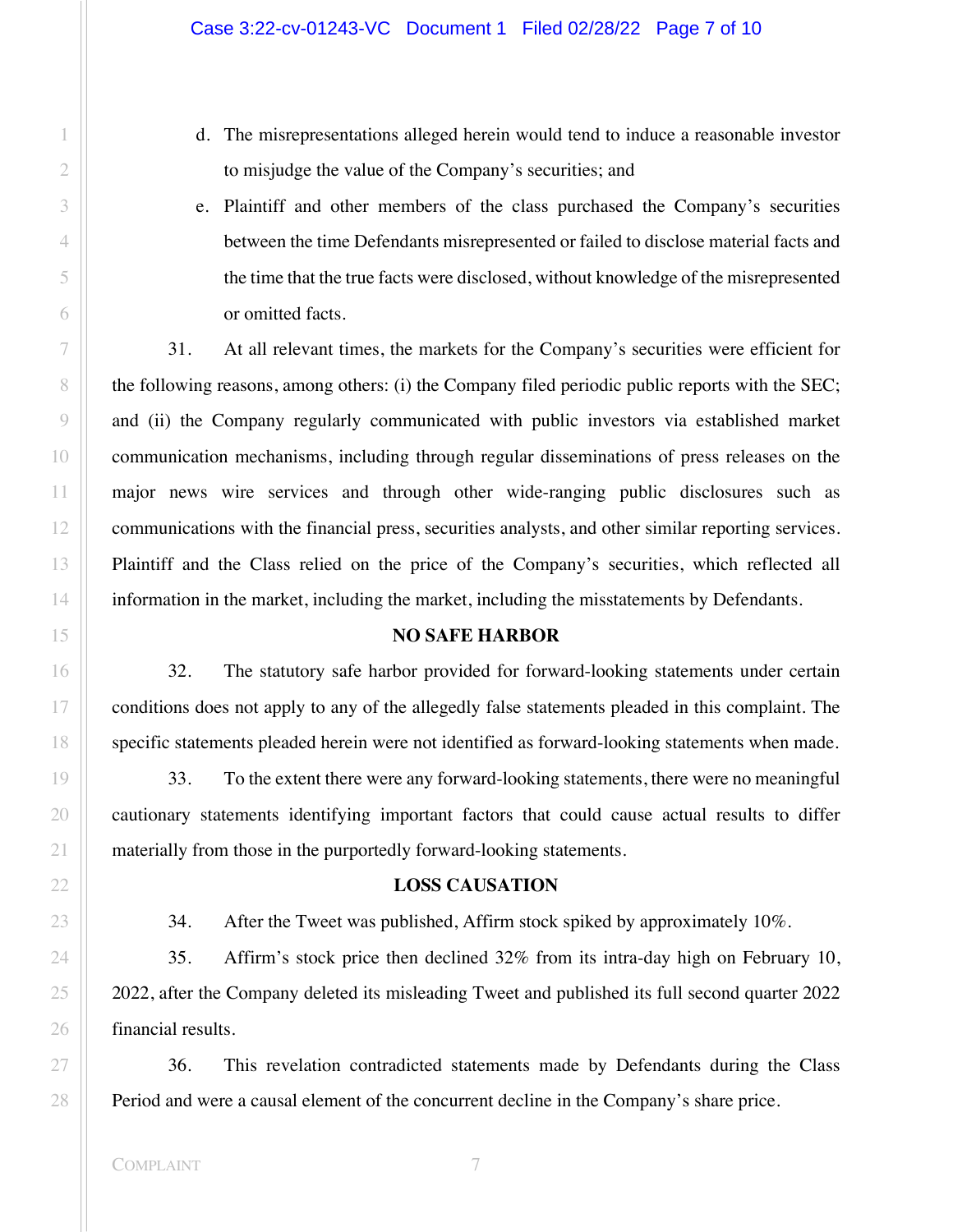#### **SCIENTER ALLEGATIONS**

37. As alleged herein, Defendants acted with scienter since Defendants knew that the public documents and statements issued or disseminated in the name of the Company were materially false and/or misleading; knew that such statements or documents would be issued or disseminated to the investing public; and knowingly and substantially participated or acquiesced in the issuance or dissemination of such statements or documents as primary violations of the federal securities laws. As set forth elsewhere herein in detail, the Individual Defendant, by virtue of his receipt of information reflecting the true facts regarding Affirm, his control over, and/or receipt and/or modification of Affirm's allegedly materially misleading misstatements and/or his associations with the Company which made them privy to confidential proprietary information concerning Affirm, participated in the fraudulent scheme alleged herein.

#### **Count One**

## **Violations of Section 10(b) of the Exchange Act and Rule 10b-5 Promulgated Thereunder (Against All Defendants)**

38. Plaintiff repeats and realleges each and every allegation contained above as if fully set forth herein.

39. During the Class Period, Defendant Affirm, and the Individual Defendant disseminated or approved the false statements specified above, which they knew or deliberately disregarded were misleading in that they contained misrepresentations and failed to disclose material facts necessary to make the statements made, in light of the circumstances under which they were made, not misleading.

40. Defendant Affirm and the Individual Defendant violated  $\S$  10(b) of the Exchange Act and Rule 10b-5 in that they (i) employed devices, schemes, and artifices to defraud; (ii) made untrue statements of material fact and/or omitted to state material facts necessary to make the statements not misleading; and (iii) engaged in acts, practices, and a course of business which operated as a fraud and deceit upon those who purchased or otherwise acquired the Company's securities during the class period.

41. Plaintiff and the Class have suffered damages in that, in reliance on the integrity of the market, they paid artificially inflated prices for the Company's securities. Plaintiff and the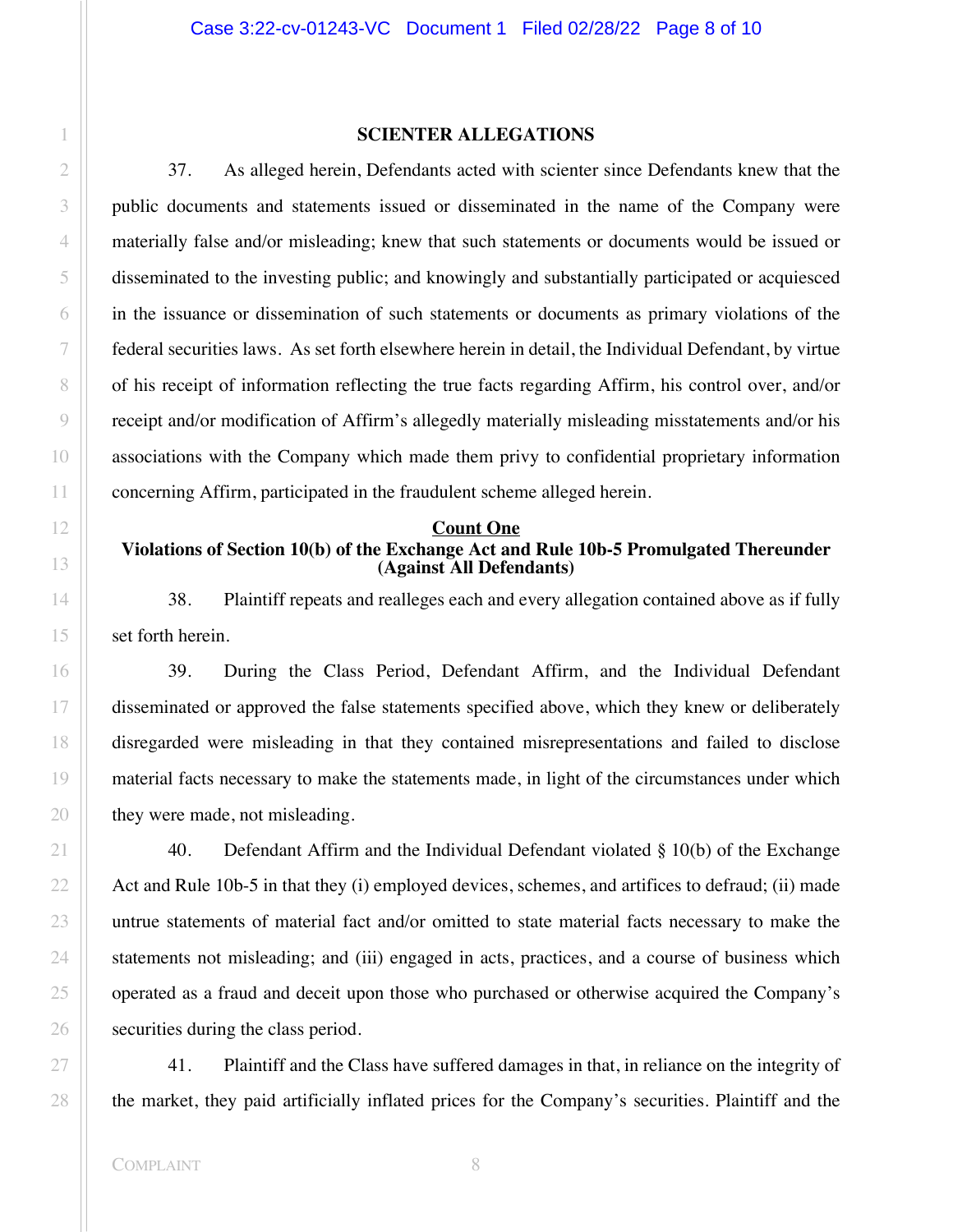Class would not have purchased the Company's securities at the price paid, or at all, if they had been aware that the market prices had been artificially and falsely inflated by Defendants' misleading statements.

## **Count Two Violation of Section 20(a) of the Exchange Act (Against the Individual Defendant)**

42. Plaintiff repeats and realleges each and every allegation contained above as if fully set forth herein.

43. The Individual Defendant acted as a controlling person of the Company within the meaning of § 20(a) of the Exchange Act as alleged herein. By virtue of his high-level positions at the Company, the Individual Defendant had the power and authority to cause or prevent the Company from engaging in the wrongful conduct complained of herein. The Individual Defendant was provided with or had unlimited access to the documents described above that contained statements alleged by Plaintiff to be false or misleading both prior to and immediately after their publication, and had the ability to prevent the issuance of those materials or to cause them to be corrected so as not to be misleading.

## **PRAYER FOR RELIEF**

WHEREFORE, Plaintiff prays for relief and judgment as follows:

(a) determining that this action is a proper class action pursuant to Rule 23(a) and 23(b)(3) of the Federal Rules of Civil Procedure on behalf of the Class as defined herein, and a certification of Plaintiff as class representative pursuant to Rule 23 of the Federal Rules of Civil Procedure and appointment of Plaintiff's counsel as Lead Counsel;

(b) awarding compensatory and punitive damages in favor of Plaintiff and the other class members against all Defendants, jointly and severally, for all damages sustained as a result of Defendants' wrongdoing, in an amount to be proven at trial, including pre-judgment and postjudgment interest thereon.

(c) awarding Plaintiff and other members of the Class their costs and expenses in this litigation, including reasonable attorneys' fees and experts' fees and other costs and disbursements; and

1

2

3

4

5

6

7

8

 $\circ$ 

10

11

12

13

14

15

16

17

18

19

20

21

22

23

24

25

26

27

28